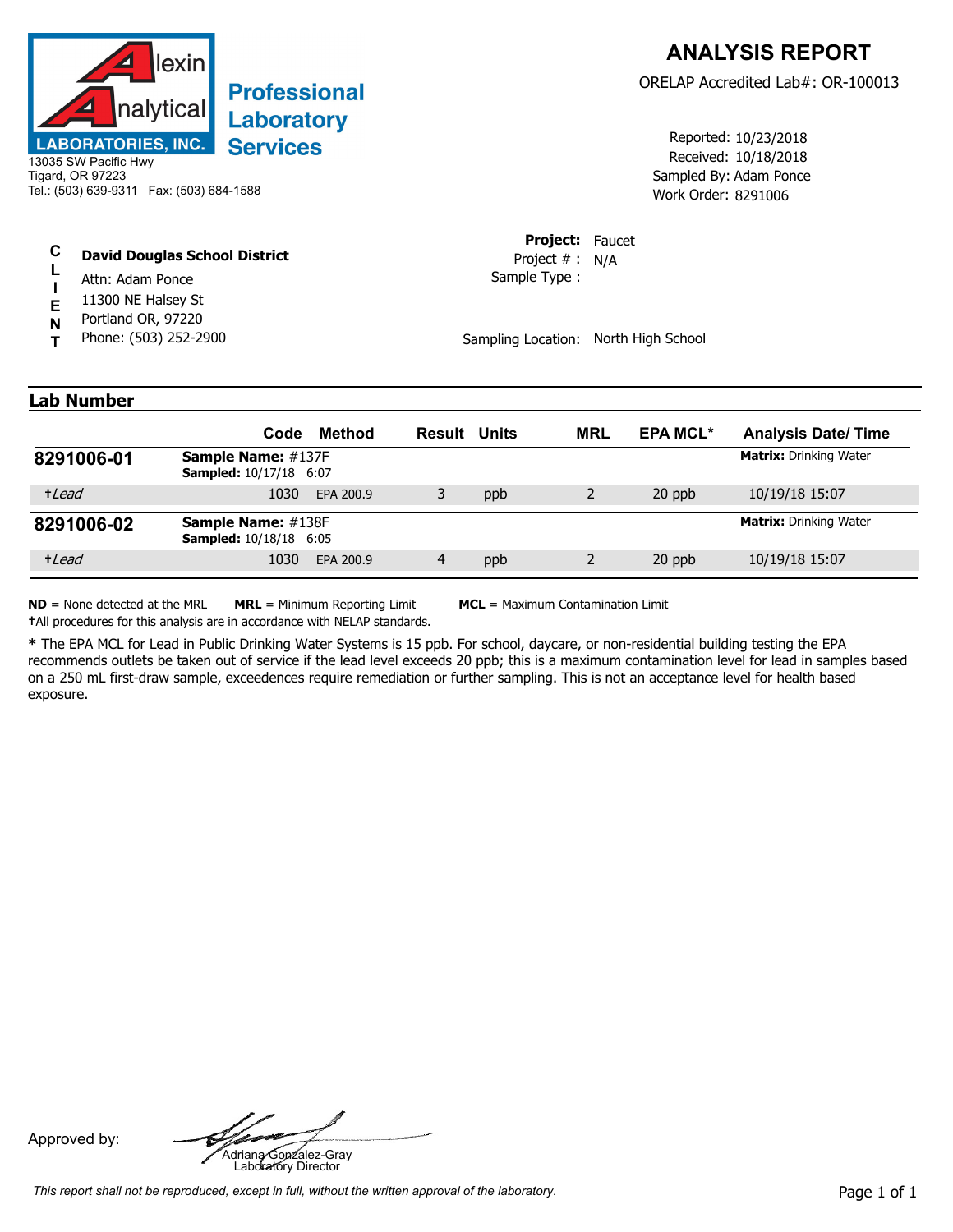| subcontracted out to other accredited laboratories.<br>COC_GO_ORFainO1                     |              |                           |              |                                                         |                                                                              |                                               |                                                 | sludge, soil, solid, source water (SOURCE), spring, stormwater (SW), surface water; wastewater (WW), well water (WEL)                                                 |                                                                                   |               |
|--------------------------------------------------------------------------------------------|--------------|---------------------------|--------------|---------------------------------------------------------|------------------------------------------------------------------------------|-----------------------------------------------|-------------------------------------------------|-----------------------------------------------------------------------------------------------------------------------------------------------------------------------|-----------------------------------------------------------------------------------|---------------|
| Analyses for SOC, Radionuclide, Radon, and Asbestos are<br><b>Distriction</b>              | iegem:       | iri<br>B<br>anian         | Datel        |                                                         | Received by Landship Library and Science                                     |                                               |                                                 | these samples were collected [_]<br>*Drinking water (DW), effluent (EFF), ground water (GW), Influent (INF), non-aqueous liquid (MAL), paint chips, raw water (RW), " | The most current revision of SOP-10-003 was used when                             |               |
| Signature:                                                                                 | Date/Time:   | Company:                  |              | Received By:                                            |                                                                              | Signature:                                    | Date/Time:                                      |                                                                                                                                                                       |                                                                                   |               |
| Signature:                                                                                 | Date/Time:   | Company:                  |              | Received By:                                            |                                                                              | Slgnature:<br>્ર<br>$\widetilde{\mathscr{E}}$ | Date/Time:<br>$\frac{1}{\sigma}$                | Company:<br>Al <b>OD exclus</b>                                                                                                                                       | Relinquished By (print):<br><b>Act &amp; M You'de</b><br>Relinquished By (print): |               |
|                                                                                            |              |                           |              |                                                         |                                                                              |                                               |                                                 |                                                                                                                                                                       |                                                                                   |               |
|                                                                                            |              |                           |              |                                                         |                                                                              |                                               | $\frac{1}{2}$                                   | $\mathcal{L}$                                                                                                                                                         |                                                                                   |               |
|                                                                                            |              |                           |              |                                                         |                                                                              |                                               |                                                 |                                                                                                                                                                       |                                                                                   |               |
|                                                                                            |              |                           |              |                                                         |                                                                              |                                               |                                                 |                                                                                                                                                                       |                                                                                   |               |
|                                                                                            |              |                           |              |                                                         |                                                                              |                                               |                                                 |                                                                                                                                                                       |                                                                                   |               |
|                                                                                            | $\sigma$     | $\ddot{\,}$               |              |                                                         |                                                                              |                                               |                                                 |                                                                                                                                                                       |                                                                                   |               |
|                                                                                            |              |                           |              |                                                         |                                                                              |                                               |                                                 |                                                                                                                                                                       |                                                                                   |               |
|                                                                                            |              | $\epsilon$                |              |                                                         |                                                                              | ÷                                             |                                                 |                                                                                                                                                                       |                                                                                   |               |
|                                                                                            |              |                           |              |                                                         |                                                                              |                                               |                                                 |                                                                                                                                                                       |                                                                                   |               |
|                                                                                            |              |                           |              |                                                         | $\ddot{\bullet}$                                                             |                                               |                                                 |                                                                                                                                                                       | F<br>37E                                                                          |               |
| WHERE APPLICABLE<br>Source / Distribution, Single / Combined                               | SEE          | $\ddotsc$                 | lead         | Sample<br>Matrix <sup>*</sup><br>cont.<br># of<br>rec'd | (Pegin-End If comp.)<br>mme<br>Collected                                     | Collected                                     | Please enter a unique ID per line for each Date | sepárate sample                                                                                                                                                       | Sample ∧≷<br> dentification                                                       | idian<br>Bisi |
| for each DW sample, specify Raw / Treated,<br>for each WW sample, specify Grab / Composite |              |                           |              |                                                         |                                                                              |                                               | NEWS C                                          |                                                                                                                                                                       |                                                                                   |               |
| Sample Specific Notes/Field Data                                                           | <b>ACHED</b> |                           |              |                                                         |                                                                              |                                               |                                                 | $\overline{f} - \overline{g}$ is it is $\overline{f}$                                                                                                                 |                                                                                   |               |
|                                                                                            |              |                           |              |                                                         |                                                                              |                                               |                                                 | N.H= North thigh school                                                                                                                                               |                                                                                   |               |
|                                                                                            |              | Analysis<br>Requested**   |              |                                                         | $\geq$                                                                       | k⊕S                                           |                                                 |                                                                                                                                                                       |                                                                                   |               |
| Permit #:                                                                                  |              |                           | Project #:   |                                                         |                                                                              | Project Name:                                 |                                                 | Sampled By: A Mark Port Cord Construct (Plass circle)<br>Send results to OR State Health Division? (Plass circle)                                                     |                                                                                   |               |
| <b>PWSID#:</b>                                                                             |              |                           | $\ddot{\pm}$ | P.O.                                                    |                                                                              |                                               |                                                 | Mortin High School                                                                                                                                                    | Sampling Location:                                                                |               |
|                                                                                            |              |                           |              |                                                         | SAMPLING INFORMATION                                                         |                                               |                                                 |                                                                                                                                                                       |                                                                                   |               |
|                                                                                            |              | fax or email:             |              |                                                         |                                                                              | fax or email:                                 |                                                 |                                                                                                                                                                       | ax or email: troy-thompson@ddsd40.org                                             |               |
|                                                                                            |              | phone:                    |              |                                                         |                                                                              |                                               | phone:                                          |                                                                                                                                                                       | phane: (503) 519-5244                                                             |               |
|                                                                                            |              | City/State/Zip:           |              |                                                         |                                                                              | City/State/Zip:                               |                                                 |                                                                                                                                                                       | City/State/Zip:. Portland OR 97222                                                |               |
|                                                                                            |              | Mailing Address: same     |              |                                                         |                                                                              | Mailing Address: same                         |                                                 |                                                                                                                                                                       | Address: 1190 NE Halsey St                                                        |               |
|                                                                                            |              | Accounts Payable Contact: |              |                                                         |                                                                              | Project Manager:                              |                                                 | Company/Client Name: David Douglas S.D.                                                                                                                               |                                                                                   |               |
|                                                                                            |              | Invoicing Information     |              |                                                         | fax: 503.684.1588 email:mail@alexinlabs.com<br>Results Reporting Information |                                               |                                                 | ph: 503,639.9311                                                                                                                                                      | Contact Information<br>3035 SW Pacific Hwy Tigard, OR 97223                       |               |
| Page<br>$O+$                                                                               |              |                           |              |                                                         |                                                                              |                                               |                                                 |                                                                                                                                                                       | <b>ABORATOBIES INC.</b><br>Services<br>Laboratory                                 |               |
|                                                                                            |              |                           |              |                                                         | Chain of Cuscudy Record                                                      |                                               |                                                 |                                                                                                                                                                       | <b>Pequality of the United</b><br>llexin<br>Professional                          |               |
| Laboratory Job Number: $\overline{\text{CSD}}$ / $\mathbb{C}$<br>$\sum_{i=1}^{n}$          |              |                           |              |                                                         |                                                                              |                                               |                                                 |                                                                                                                                                                       |                                                                                   |               |

COCLANDARAM 1